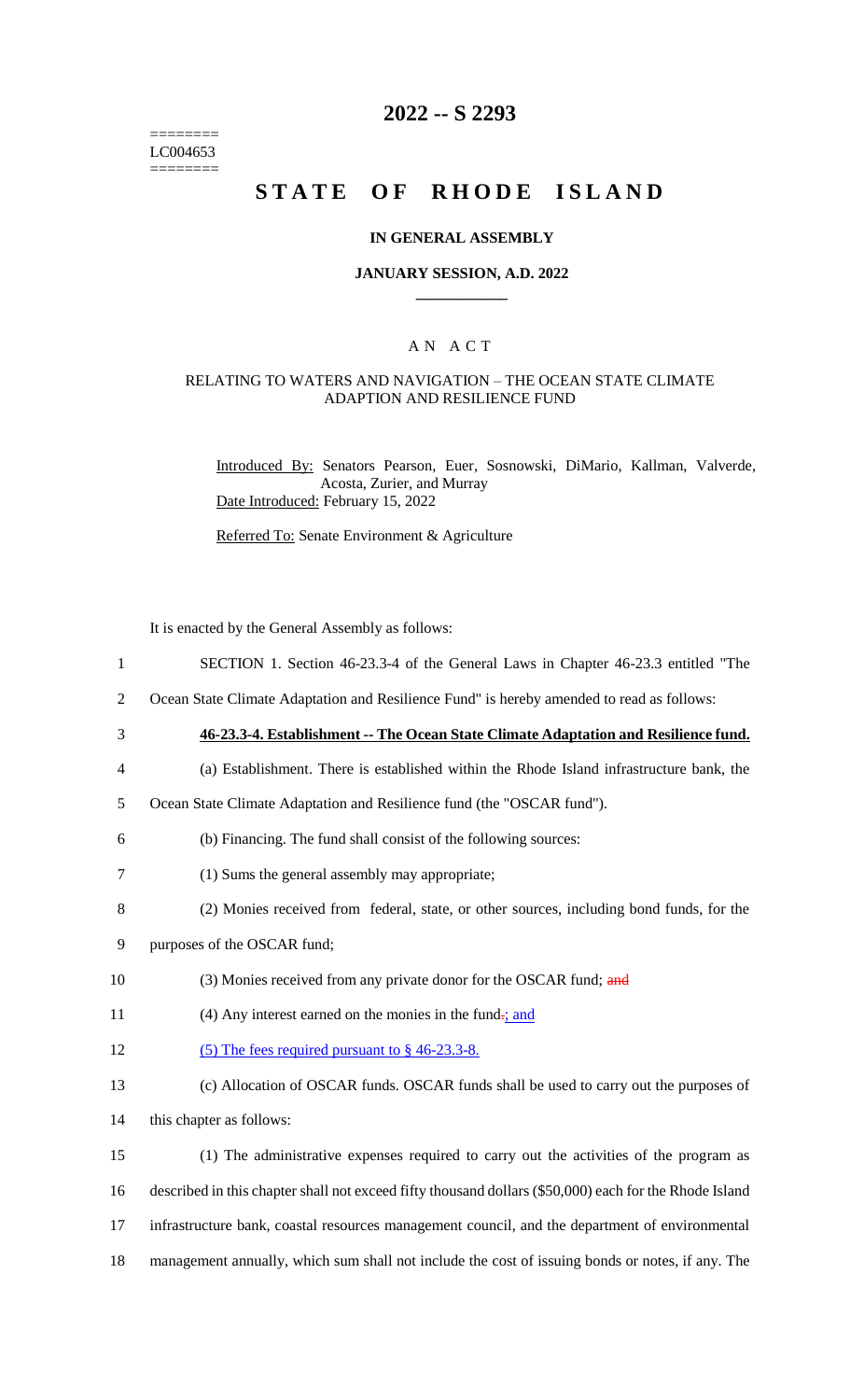department and the council shall be responsible for submitting annual budget requests for its 2 administrative and implementation costs of the program to the bank;

 (2) The planning, design, engineering, construction, and monitoring of adaptation and resilience projects as defined in this chapter; and

 (3) The OSCAR projects approved by the department and the council upon recommendation of the technical advisory committee. Only grants approved through the process established by the department and council shall be eligible for funding under this program. Subject to the availability of funds in the OSCAR fund, the bank shall award funding upon receipt of written approval of the department and council.

 (d) OSCAR fund grants. Factors to be taken into consideration by the technical advisory 11 committee for the purposes of granting monies to municipalities and the state for OSCAR grants, for determining the eligibility of projects for financial assistance, and in prioritizing the selection of projects by the technical committee shall include, but need not be limited to:

 (1) Consistency with the following where applicable: the council's most recent projections for sea level rise, the coastal habitat restoration strategy, the state nonpoint source pollution control 16 plan; and other applicable state and federal laws;

 (2) The ability and authority of the applicant to carry out and properly maintain the adaptation and resilience project;

(3) Whether the project will enhance public access to public land;

(4) The severity to, or the risk and/or extent of, infrastructure degradation on public land;

(5) The extent of the use by the public of the public land;

 (6) The proposed milestones to ensure that the project is completed as designed and approved;

 (7) Whether the adaptation and resilience project can also be shown to create or replace habitat losses that benefit fish and wildlife resources;

(8) Potential water quality improvements;

(9) Potential improvements to fish and wildlife habitats for species that are identified as

rare or endangered by the Rhode Island natural history survey or the Federal Endangered Species

Act, 16 U.S.C. § 1531 et seq.;

(10) The level and extent of collaboration by partners (e.g., municipality, nongovernment

organization, watershed council, federal agency, etc.); and

(11) Overall potential benefits to the public and estimated length of time frame of benefit.

SECTION 2. Chapter 46-23.3 of the General Laws entitled "The Ocean State Climate and

Resilience Fund" is hereby amended by adding thereto the following section: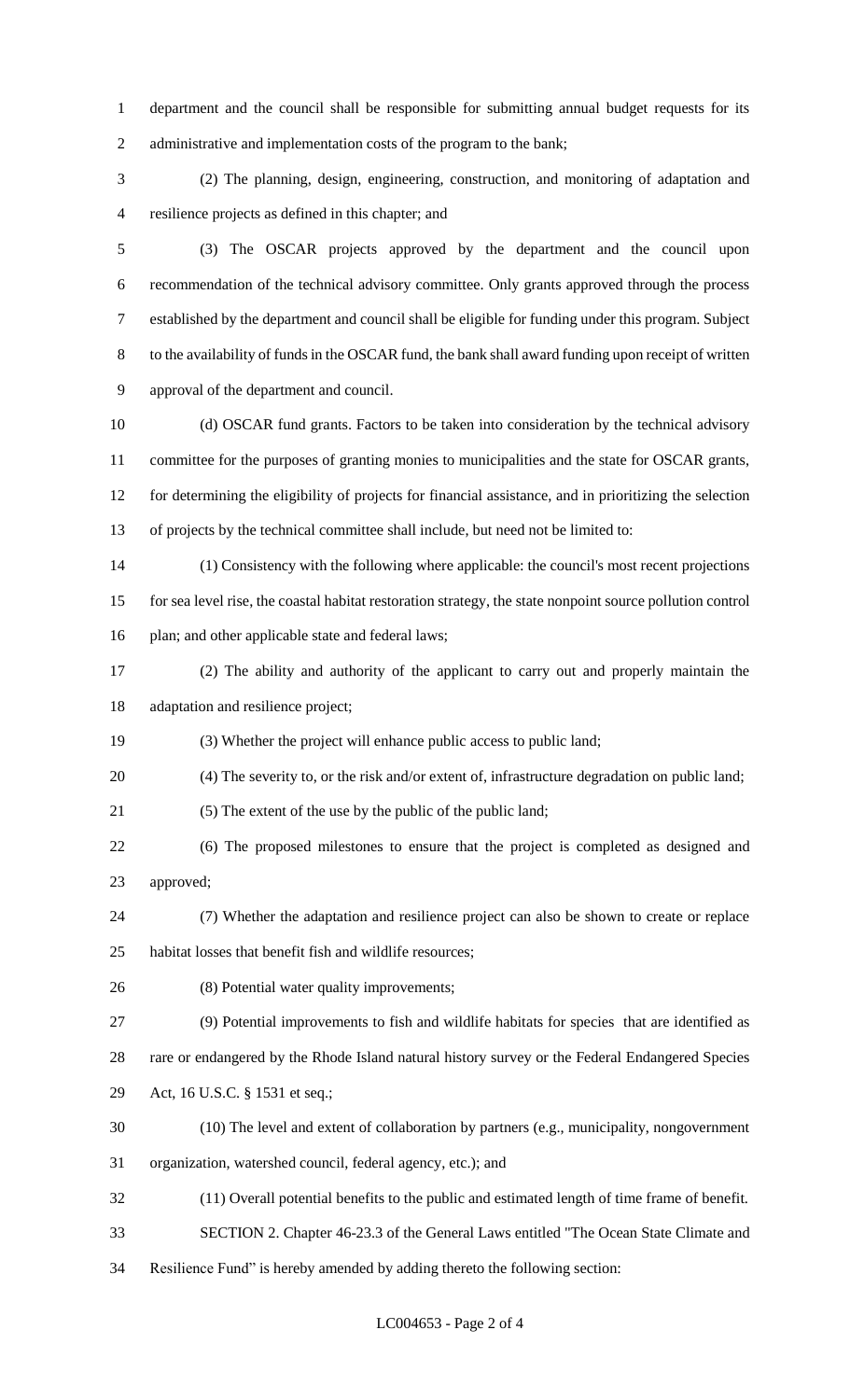# **46-23.3-8. Uniform climate change adaptation fee.**

| $\mathbf{2}$ | (a) A uniform climate change adaptation fee in an amount not exceeding five cents $(\$.05)$              |
|--------------|----------------------------------------------------------------------------------------------------------|
| 3            | for each barrel of petroleum products, as set by the director pursuant to subsection (d) of this         |
| 4            | section, shall be imposed upon every person owning petroleum products at the time the petroleum          |
| 5            | products are received at a marine terminal within this state by means of a vessel from a point of        |
| 6            | origin outside this state. The fee shall be remitted to the division of taxation on the thirtieth day of |
| 7            | each month based upon the number of barrels of petroleum products received during the preceding          |
| 8            | month.                                                                                                   |
| 9            | (b) Every owner of petroleum products shall be liable for the fee until it has been paid to              |
| 10           | the state, except that payment to a marine terminal operator registered under this chapter is            |
| 11           | sufficient to relieve the owner from further liability for the fee; provided, however, that the fee for  |
| 12           | asphalt products and asphalt derivatives shall be one cent $(\$.01)$ per barrel of asphalt products or   |
| 13           | derivatives.                                                                                             |
| 14           | (c) Whenever the director, in consultation with the department and the division of taxation,             |
| 15           | estimates that the amount in either fund will reach the amount specified in subsection (e) of this       |
| 16           | section, and the money in the fund is not required for the purposes of this chapter, the director shall  |
| 17           | instruct the division of taxation to cease collecting the fee.                                           |
| 18           | (d) The division of taxation, except for the fee set out in subsection (b) of this section, shall        |
| 19           | not set the amount of the fee at less than five cents (\$0.05) for each barrel of petroleum products or  |
| 20           | crude oil, unless the director finds that the assessment of a lesser fee will cause the fund to reach    |
| 21           | the designated amount within six (6) months.                                                             |
| 22           | (e) For the purposes of this chapter, "designated amount" means an amount equal to ten                   |
| 23           | million dollars $(\$10,000,000)$ , adjusted for inflation after January 1, 2023, according to an index   |
| 24           | which the director may reasonably choose.                                                                |
| 25           | (f) All fees collected pursuant to this section shall be deposited in the Rhode Island climate           |
| 26           | change and adaptation fund, and shall be disbursed according to the purposes of this chapter.            |
| 27           | SECTION 3. This act shall take effect upon passage.                                                      |

======== LC004653 ========